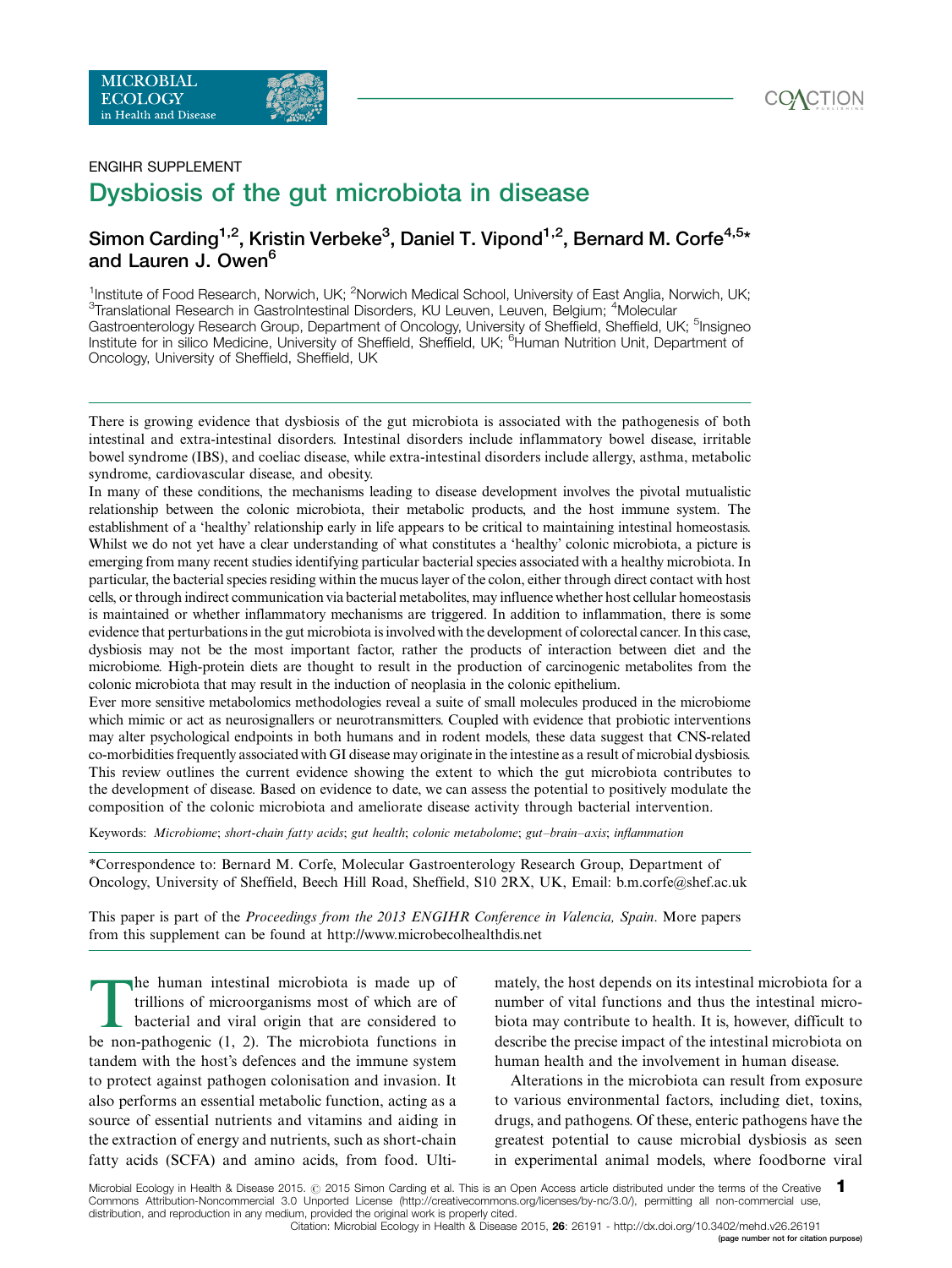pathogens can trigger both local and systemic inflammation altering the composition of the microbiota and barrier function, as a mechanism for developing autoimmunity, as shown in type 1 diabetes and T-cell mediated destruction of insulin-producing pancreatic  $\beta$ -cells (3–5). Documenting dysbiosis has traditionally relied on classical microbiological techniques and the ability to culture pure isolates for identification and classification, which is necessarily limited to 'culturable' microorganisms. The advent of high-throughput DNA based pyrosequencing technology to classify bacteria and archaea according to individual 16S rRNA sequences directly from human samples (usually faecal in origin) with no need for culturing now provides a rapid and detailed means of profiling complex communities of microorganisms. Since the first application of this technology, it has been shown that the composition of the intestinal microbiota varies substantially amongst individuals (6). This can in part be explained by genetic differences amongst hosts with positive relationships between similarity in dominant faecal microbial communities and genetic relatedness of the host being observed (7). At the phylum level, Bacteroidetes and Firmicutes dominate with Proteobacteria, Actinobacteria, Fusobacteria, Spriochaetes, Verrucomicrobia, and Lentisphaerae also present (8, 9). Using metagenomic analysis to investigate the functional capability of the intestinal microbiota genome (microbiome), it has been shown that almost 40% of the microbial genes present in each individual are shared with at least half the general population providing evidence for the existence of a functional core, or core microbiome (10). The main approach to studying changes in composition of the intestinal microbiota in relation to disease has relied primarily on the phylogenetic characterisation of the microbiota of diseased individuals in comparison with apparently healthy individuals. However, since there are substantial inter-individual and intraindividual variations in addition to age-related changes in the composition of the intestinal microbiota, it is difficult to establish precise relations between human health and the presence and relative abundance of specific microbial communities. It may be possible in the future to use specific changes in compositional diversity, or even functional diversity, as biomarkers for health or specific diseases. It is important to note, however, that it is questionable whether changes in phylogenetic composition are a cause or consequence of a given disease.

Arguably the strongest evidence of the direct involvement in or requirement for the intestinal microbiota in disease pathogenesis comes from studies using germ-free mouse models of human autoimmune disease in which the requirement for exposure to and colonisation by environmental microorganisms on disease initiation and progression can be determined (Table 1). In most but not all of the disease models, the severity and/or incidence of disease is reduced under germ-free conditions consistent with the microbiota being a 'trigger' for disease progression. However, attempts to identify the members of the 'pathogenic' microbiota (pathobionts) that can reproduce the effect of the microbiota as a whole have to date failed.

It is perhaps not surprising that intestinal dysbiosis is most often associated with GI-related diseases in which alterations in the interaction of the host (immune system) with lumen-derived stimuli and antigens initiate and/or perpetuate uncontrolled inflammation in the intestinal mucosa, and in some cases beyond.

## Metabolomic impact of the interaction between diet and the microbiome on human health

Food components that escape digestion in the small intestine, as well as endogenous compounds such as digestive enzymes and shed epithelial cells and associated mucus, enter the colon and become available for fermentation by the colonic microbiota. Bacterial conversion of these compounds results in a wide variety of metabolites that are in close contact with host's cells. In this way, these metabolites can affect the metabolic phenotype of the host and influence the risk of disease (11).

Undigested carbohydrates and proteins constitute the major substrates at the disposal of the microbiota. Fermentation of these substrates results in the production of a range of metabolites including SCFA, branched chain fatty acids, ammonia, amines, phenolic compounds, and gases, including hydrogen, methane, and hydrogen sulphide. In addition, the intestinal microbiota is involved in the production of vitamins, the activation or inactivation of bioactive food components such as isoflavanoids

| <b>Disease</b>                     | Microbiota status                    | Disease impact                 |
|------------------------------------|--------------------------------------|--------------------------------|
| Inflammatory bowel disease         | Germ free, antibiotics or probiotics | No disease or reduced severity |
| Spontaneous arthritis              | Germ free                            | No disease                     |
| Autoimmune arthritis               | Germ free                            | No disease                     |
| Autoimmune encephalomyelitis       | Germ-free                            | Weak severity                  |
| Systemic lupus erythematosus       | Germ free                            | No change                      |
| Type 1 diabetes                    | Germ free                            | No disease                     |
| Spontaneous ankylosing enteropathy | Germ free or probiotics              | No disease                     |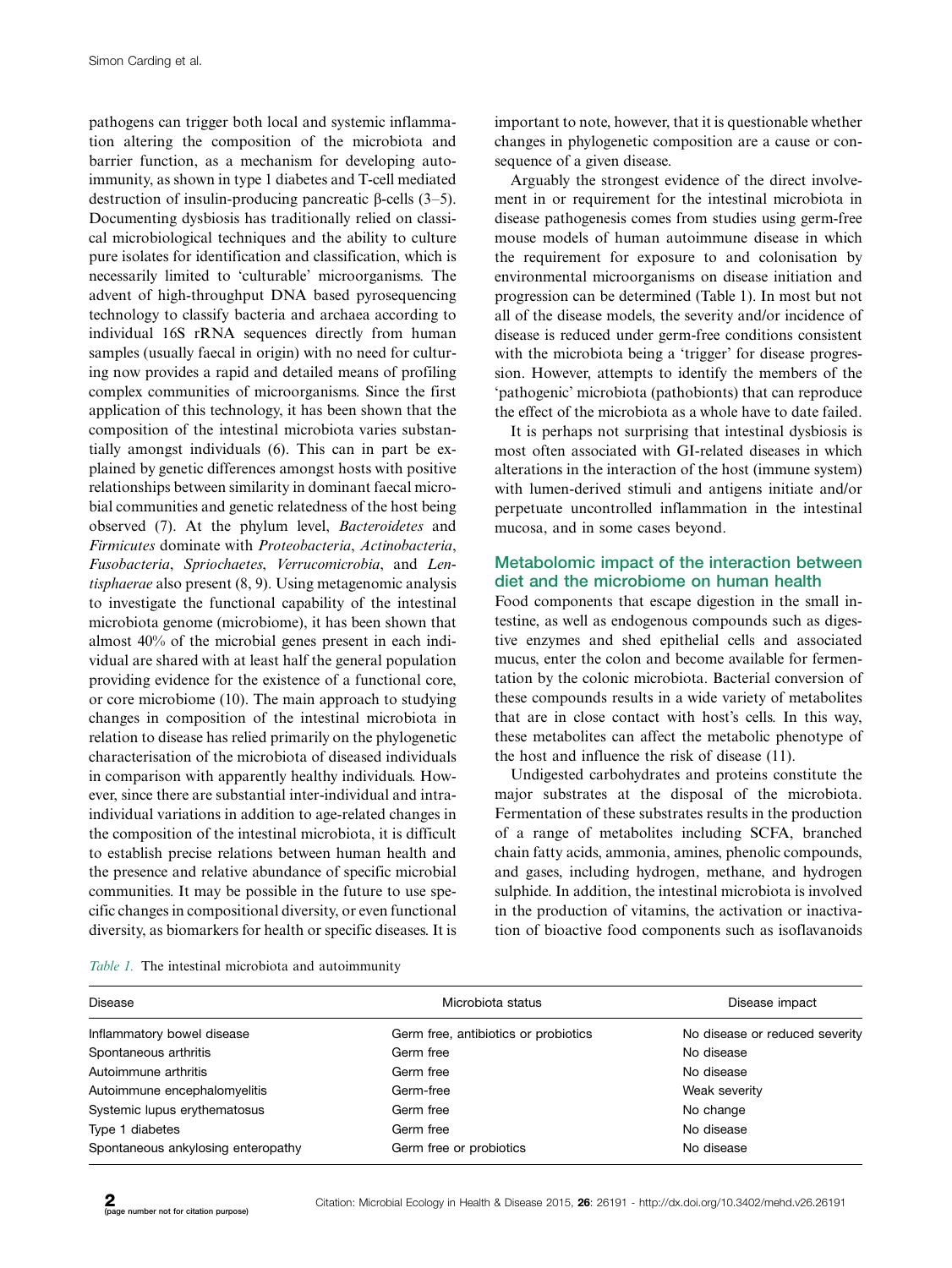and plant lignans, the conversion of prodrugs to their bioactive forms, and the transformation of bile acids and xenobiotics (12, 13).

### Mechanistic effect of metabolites on host health

The SCFA acetate, propionate, and butyrate are the major anions in the colon and are mainly produced by bacterial fermentation of undigested carbohydrates. Up to 95% of produced SCFA are readily absorbed by the colonocytes for use as energy substrates. As colonocytes derive up to 60-70% of their energy needs from SCFA oxidation (14), SCFA provide about 10% of the daily caloric requirements in humans (15). The fraction that is not consumed by the colonocytes is transported across the basolateral membrane to the liver via the portal blood stream. Besides their local role as energy substrates within the colon, SCFA act as signalling molecules involved in systemic lipid metabolism and glucose/insulin regulation (16). These effects are, at least partly, mediated through interaction with two specific G-protein-coupled receptors – GPR41 and GPR43 (later renamed to FFAR3 and FFAR2, respectively) (17) that are widely distributed throughout the human body, including the small intestine and colon (18). Within the cells, SCFA can act as inhibitors of histone deacetylases to induce hyperacetylation of histones which affects gene expression and results in anti-inflammatory properties, induction of growth arrest, and apoptosis (19). However, an integrated understanding of the impact of SCFA on host metabolism requires more quantitative data on fluxes of SCFA in different body compartments. Due to its inaccessibility, little information is available on in vivo production rates of SCFA and kinetics of absorption in the large intestine.

Plant polyphenols have been associated with health benefits including anti-inflammatory, antiestrogenic, cardioprotective, chemoprotective, and neuroprotective effects (10). However, the mechanistic evidence in vivo is not yet fully understood. The majority of plant polyphenols require metabolic transformation (including deglycation and hydrolysis) to render them biologically active. Within the colon, they are broken down by the microbiota to a variety of small phenolic compounds of which the physiological relevance is not well known (20). In addition, recent studies indicate a selective modulation of the microbiota composition after polyphenol consumption (21). For instance, consumption of red wine polyphenols significantly increases Enterococcus, Prevotella, Bacteroides, Bifidobacterium, Bacteroides uniformis, Eggerthella lenta, and Blautia coccoides-Eubacterium rectale numbers in healthy humans (22). Therefore, the health benefits associated with polyphenols should not only be attributed to their bioactive metabolites but also to the modulation of the intestinal microbiota.

Other products of bacterial metabolism have been associated with diseases affecting the liver, cardiovascular system and the kidneys.

In recent years, the gut-liver axis and the impact of the intestinal microbiota on liver function has gained increasing attention. The liver is extensively exposed to metabolites produced at intracolonic fermentation as it receives 70% of its blood supply from the intestine through the portal vein (23). In the early 1980s, a possible causative role of the microbiota in the development of non-alcoholic fatty liver disease (NAFLD) was suggested. In patients that underwent intestinal bypass surgery, hepatic steatosis developed in parallel with bacterial overgrowth. Interestingly, the steatosis regressed after treatment with the antibiotic, metronidazole (24). One of the mechanisms relating the microbiota to NAFLD is bacterial metabolism of choline. In mice susceptible to NAFLD and fed a highfat diet, choline was increasingly metabolised to methylamines resulting in high urinary excretion of dimethylamine (DMA) and trimethylamine (TMA) and correspondingly low levels of serum phosphatidylcholine (25).

Due to conversion of choline into methylamines by the microbiota, the bioavailability of choline is reduced, resulting in the inability to synthesise phosphatidylcholine with subsequent accumulation of triglycerides in the liver. This mimics choline-deficient diets which have been consistently associated with hepatic steatosis (26).

The bacterial metabolite TMA is consequently absorbed by the intestinal mucosa and transported to the liver via the portal vein where it is oxidised to trimethylamine N-oxide (TMAO) by the flavin mono-oxygenase (FMO) enzyme complex. In a metabolomics study profiling the plasma of patients undergoing elective cardiac evaluation, TMAO was identified and confirmed as a predictor of cardiovascular disease (CVD). Subsequent mice experiments confirmed the obligate role of the intestinal microbiota in the formation of TMAO and indicated the pro-atherogenic nature of TMAO by augmentation of cholesterol loaded macrophages and foam cell formation (27). Similarly, metabolism by the intestinal microbiota of dietary Lcarnitine, a TMA abundant in red meat, also produced TMAO and accelerated atherosclerosis in mice (28).

### Dysbiosis in disease

### Dysbiosis and GI-tract-related disorders Inflammatory bowel disease

Crohn's disease (CD) and ulcerative colitis (UC) are the most prevalent forms of inflammatory bowel disease (IBD), characterised by chronic relapsing inflammation affecting the intestinal mucosa. Although the aetiology of both diseases is unknown, there is increasing evidence that intestinal microbial dysbiosis has a role in the pathogenesis of IBD (29). Overall, patients exhibit a decrease in microbial population and functional diversity and stability of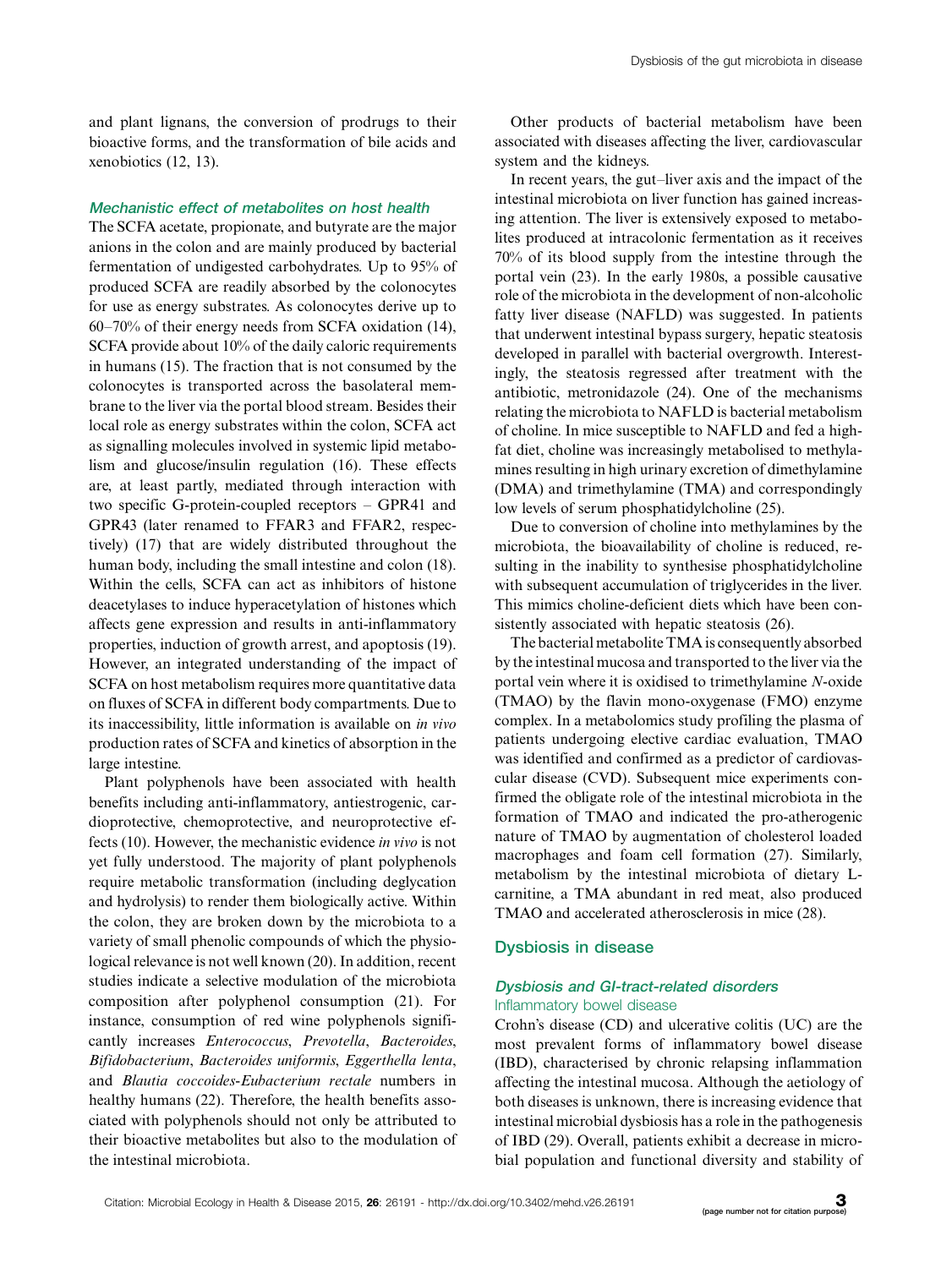their intestinal microbiota with decreases in specific Firmicutes and a concomitant increase in Bacteroidetes and facultative anaerobes such as Enterobacteriaceae (30). Significant differences in the microbiota of CD versus UC patients have also been noted (31, 32). In CD, the predominant dysbiosis has been described to be associated with five bacterial species amongst which alterations in the abundance of Faecalibacterium prausnitzii is associated with the prolongation of disease remission (32, 33), with this bacterium having a therapeutic effect in experimental models of colitis (34). Conversely, adherent-invasive E. coli and Mycobacterium paratuberculosis have been implicated in CD pathogenesis although a causal relationship is yet to be demonstrated (35, 36). Indeed, up to now, it is still unclear whether intestinal microbial dysbiosis is a direct cause for the inflammation in IBD, or merely the result of a disturbed environment in the GI-tract. One study that has sought to determine the status of the microbiota in earlydiagnosis CD cases is that of Gevers et al. (Cell Host Microbe 2014) (37). This study analysed the microbiota of a large cohort of newly diagnosed paediatric CD patients and found clear differences in bacterial populations between CD and healthy control patients. CD patients had increased abundance of Enterobacteriaceae, Pasteurellaceae, Veillonellaceae, and Fusobacteriaceae, and decreased abundance in Erysipelotrichales, Bacteroidales, and Clostridiales compared to healthy control patients. Interestingly, these differences were only revealed when analysing mucosal samples (rather than faecal samples), indicating that the bacteria resident in the mucosal layer may be more significant for disease aetiology.

### Dysbiosis and other GI-tract disorders

In addition to IBD, metabolic disorders, obesity, and type 2 diabetes (T2D), the intestinal microbiota has also been implicated in several other (chronic) GI-related diseases and disorders, such as irritable bowel syndrome (IBS), coeliac disease, and colorectal cancer (CRC). In IBS, changes in microbiota composition have been described in the different subtypes of disease compared to healthy individuals (38, 39) although the changes are not uniform (40). Coeliac disease and CRC have also been associated with alterations in microbiota composition with increased diversity and richness observed compared to control subjects (41, 42). In all of these diseases, however, no consistent pattern of microbiota changes has yet been observed. In the case of coeliac disease, however, a recent study has shed light on the interaction between host genetics and microbiota composition in relation to disease development. Expression of the leukocyte antigen DQ2 is a strong risk factor for the development of coeliac disease. Children with this haplotype have an altered microbiota composition (compared to non-HLA DQ2 individuals) prior to clinically apparent disease (43). Coeliac disease results from CD4 T-cell reactivity to dietary gliadin, with

some bacterial species being able to digest gliadin and perhaps therefore reduce the immunopathogenicity of ingested gliadin.

# Dysbiosis in systemic disease

# Metabolic disorders

An increase in the relative abundance of Firmicutes and a reduction in the level of Bacteroidetes have been observed in both obese mice (44) and humans (45) although these findings have not been replicated in all studies (46-52). Of note, intestinal dysbiosis is not currently used as a factor in diagnosing or predicting onset of a metabolic disease such as obesity or T2D. More subtle changes in the composition of the intestinal microbiota have been described in obese individuals with a reduced compositional microbial diversity compared with lean individuals (7). Additional evidence implicating the intestinal microbiota in obesity originates from obese (ob/ob) mice that lack expression of the gene encoding leptin, the product of which promotes satiety. In support of the involvement of the microbiota in the development of obesity in these mice, antibiotic treatment conferred changes in the gut microbiota, reducing the incidence of metabolic endotoxemia, inflammation, and several obesity-linked parameters (53). In human populations, it is evident that a high-fat diet and overconsumption of food are responsible for the greater prevalence of obesity and T2D in the West, thus conspiring to alter host metabolism and immune homeostasis via diet-induced changes in the intestinal microbiota. Indeed, the role of the microbiota in metabolism, and notably its ability to harvest energy from food, highlight a significant environmental factor impacting the risk of metabolic disease. A direct link between intestinal microbiota composition and body weight comes from studies using germfree mice to show that the absence of intestinal microbes protects against diet-induced obesity, and that the intestinal microbiota is involved in the regulation of fat storage (54-56). These and similar studies have led to the proposal that obese individuals are more efficient in converting food into useable energy and in storing this energy in fat than lean individuals, which is related to, and may be a consequence of, the functionality of the intestinal microbiota. Major insights into differences between various physiological states of the host, such as in obese versus lean individuals, should therefore be obtained by studying the functional microbial diversity in addition to phylogenetic diversity. Indeed, an altered representation of bacterial genes and metabolic pathways, including those involved in nutrient harvest, has been found to be related to obesity (7). Also, the amount of SCFA produced by the intestinal microbiota, rather than the changes in the composition of the microbiota, is important in the development of obesity (51). Perhaps unsurprisingly, shifts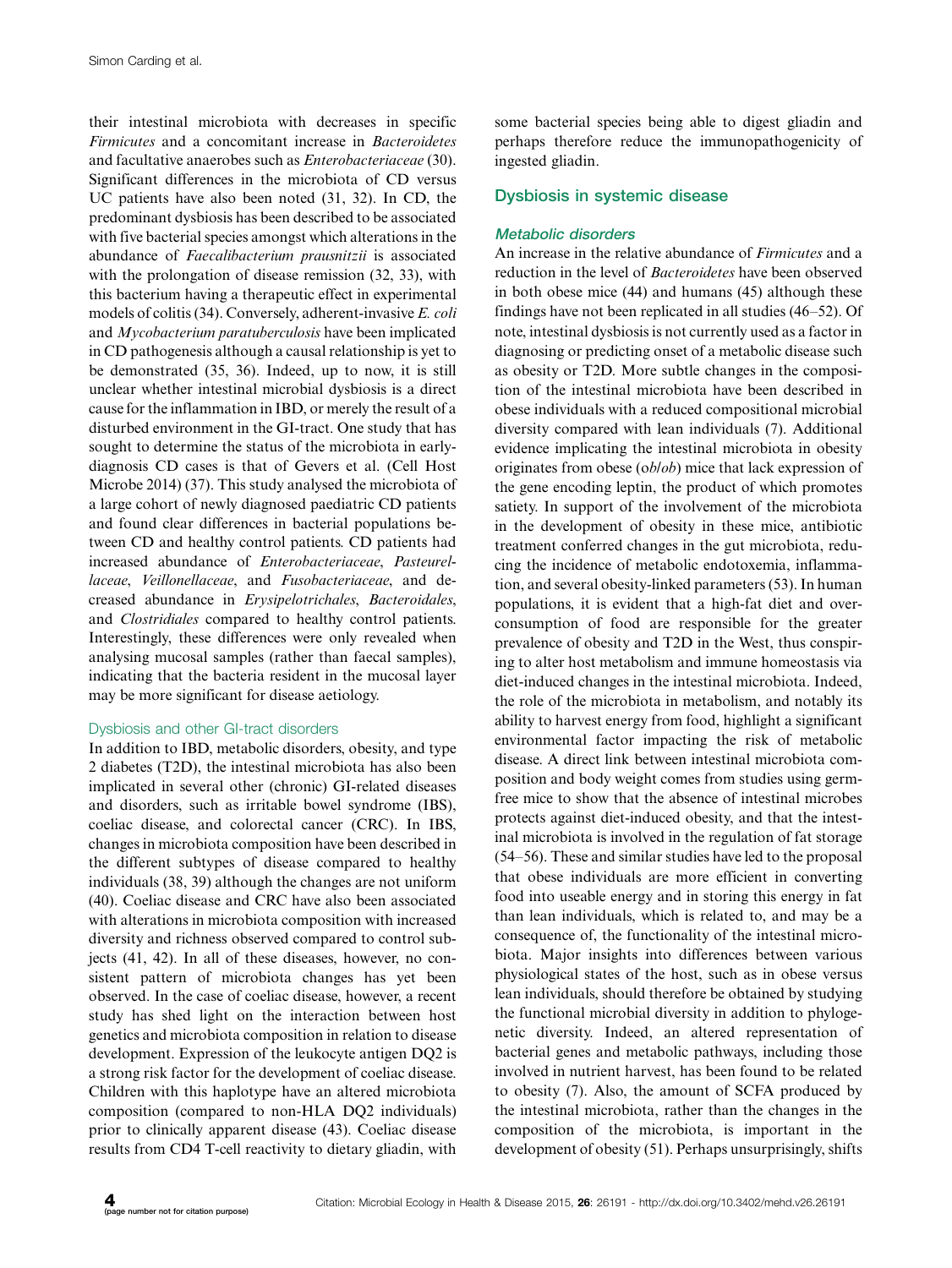in microbiota phyla have also been described in T2D (57), with metagenomics-based studies identifying discriminant metagenomic markers that may differ between different ethnicities of patients (58, 59). The question remains whether dysbiosis of the intestinal microbiota is a direct cause for any metabolism-related disorder, or whether changes in the intestinal microbial communities in affected and obese individuals are an adaptation to a change in the host's diet. Two observations relevant to answering this question are one, that the transfer of microbiota from lean donors into individuals with metabolic syndrome can increase insulin sensitivity and overall amelioration of symptoms of metabolic disease (60) and two, dietary changes in humans leads to rapid and reversible changes in the relative abundance of dominant members of the intestinal microbiota (61).

The potential interaction between host physiology, behaviour, the microbiome, and diet is evidenced in both animal and human studies showing rapid changes in microbiota composition after Roux-en-Y gastric bypass surgery (RYGB) (52, 62) although the impact on metabolite levels has been less explored. Nevertheless, in a nonobese rat model, RYGB surgery resulted in profound metabolic perturbations (63). Besides lower concentrations of oligosaccharides and higher concentrations of SCFA, increased levels of colonic protein fermentation metabolites were found in faecal samples obtained after surgery. These results might point at an incomplete digestion of proteins in the small intestine as a result of the bypass leading to an increased supply of protein to the colon with increased protein fermentation. Interestingly, faecal water samples obtained 2 and 8 weeks after the operation, displayed significantly more cytotoxicity compared to the samples obtained from sham-operated animals (64). It needs to be investigated whether the observed association between increased levels of amino acid fermentation metabolites and increased cytotoxicity also involves a causal relationship. In healthy, normal weight subjects, increased protein fermentation after a high-protein diet was not associated with increased faecal water cytotoxicity (65).

Also, between the large intestine and the kidney, a bi-directional functional relationship exists. Uremia influences the colonic microbial metabolism whereas microbial-related metabolites are involved in the progression of the kidney disease (66). p-Cresyl sulphate and indoxyl sulphate have been most extensively studied and are considered as prototypes of the so-called uremic toxins. They are derived from bacterial fermentation of the aromatic amino acids tyrosine and tryptophan, respectively, followed by sulphation in the colonic mucosa or the liver. Within the plasma, they are highly protein-bound and accumulate when kidney function fails. The free, unbound levels of these solutes increase more than their total plasma levels due to competition for binding sites on

plasma proteins (67). In patients with chronic kidney disease, both p-cresyl sulphate and indoxyl sulphate levels have been linked to overall mortality, CVD and progression of the kidney disease (68).

### Dysbiosis and CNS-related disorders

Intestinal microbial dysbiosis has also been observed in extra-intestinal diseases and in particular those that may impact on the 'gut-brain-axis' to affect the CNS and behaviour and cognitive function.

Several studies have focused on the possibility that the intestinal microbiota may influence cognitive function and behaviour by direct reprogramming of the hypothalamus pituitary-adrenal (HPA) axis, a common pathway activated in response to infection and perturbed by psychological stressors. It is known that enteric infections can cause anxiety, depression, and cognitive dysfunction; germ-free mice that have no intestinal microbiota display alterations in stress-responsivity, central neurochemistry, and behaviour indicative of a reduction in anxiety in comparison to conventionalised mice (43). For example, in germ-free mice, increased anxiety-like behaviour has been associated with changes in the production of neurotrophic factors and hormones and expression of their receptors (69). In pathogen-infected mice (70–73), Campylobacter jejuni (a common cause of gastroenteritis) can induce anxiety-like behaviour in mice and brainstem activation (the nucleus tractus solitarius and lateral parabrachial nucleus). Commensal bacteria may affect brain changes through GABA, which can directly influence receptors both immune and neural within the ENS and CNS (74, 75). GABA is the main CNS inhibitory neurotransmitter and is involved in regulating physiological and psychological processes. Alterations in central GABA receptor expression are implicated in the pathogenesis of anxiety and depression (76).

Early colonisation of the intestinal tract by microbes is known to be important for the post-natal development of the enteric nervous system (77). Accordingly, intestinal microbiota may have implications on the development and function of the CNS (78, 79).

Evidence of a possible causal role of the intestinal microbiota in the development of autism spectrum disorder (ASD) comes from a maternal immune activation (MIA) mouse model in which pregnant animals after being administered the viral mimetic, ploy(I:C), display increased intestinal permeability and develop stereotypical abnormalities in behaviour, social ability, and communication that resemble ASD (80). MIA offspring display intestinal dysbiosis and an altered serum metabolomic profile, characterised by excessive levels of microbiotaderived 4-ethylphenylsulphate (4EPS), compared to control offspring, with intestinal barrier function being restored and ASD-like symptoms being alleviated after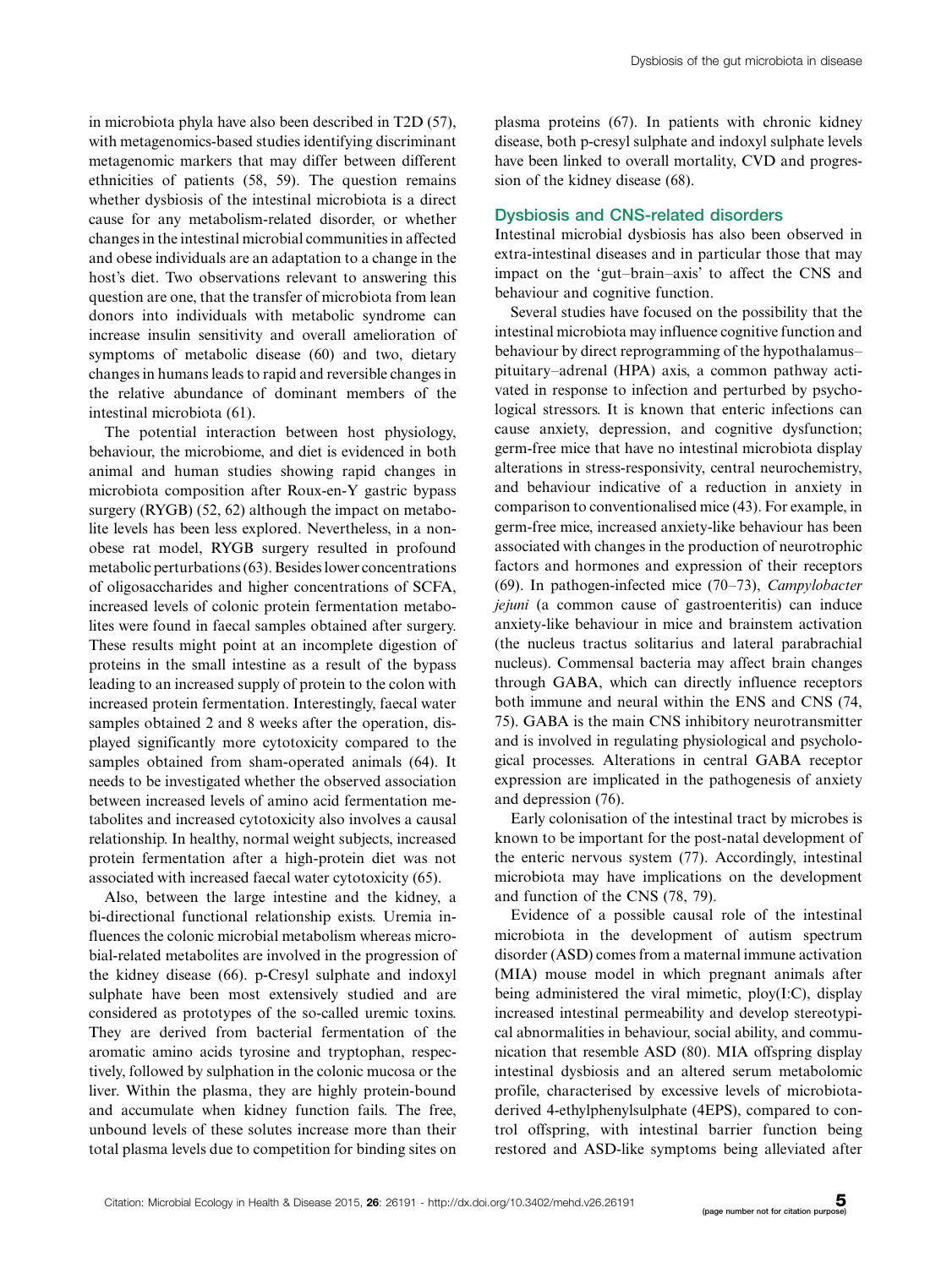administering probiotic bacteria. Of particular note, exogenously administered 4EPS, which is structurally related to the toxic sulphated form of  $p$ -cresol, resulted in an anxiety-like behaviour in naïve mice, suggesting that autism, and maybe other behavioural conditions, involve the GI-tract eventually impacting on the immune, metabolic, and nervous systems.

With the emerging preclinical data and indications in developmental disorders, it is perhaps no coincidence that GI-tract disorders including IBD and IBS are common co-morbidities in debilitating stress-related disorders, including depression and anxiety (81, 82). Recent research suggested that intestinal permeability and bacterial translocation may drive immuno-inflammatory and oxidative and nitrosative stress (IO&NS) pathways in depression and thus play a role in its pathophysiology. Chronic depression in humans was shown to be accompanied by increased immune response (serum IgM and IgA responses) directed against lipopolysaccharide (LPS) products of gram negative gut enterobacteria, that is, Hafnia alvei, Pseudomonas aeruginosa, Morganella morganii, Pseudomonas putida, Citrobacter koseri, and Klebsiella pneumonia (83). Attempts have been made to examine the potential CNS and behavioural impact of bacteriotherapy in germ-free and pathogen-infected rodents. Germ-free mice exhibit hyper-responsive HPA axis activity following stress as compared to specific-pathogen free mice (78) and this hyper-response of the HPA axis was reversed by Bifidobacterium infantis (84). B. infantis increased plasma tryptophan levels, decreased serotonin metabolite concentrations in the frontal cortex and dopamine metabolite concentrations in the amygdaloid cortex (85), both of which are implicated in depression (86, 87). In humans, the efficacy of probiotics for mood regulation was suggested in a trial of Lactobacillus casei that showed subjects with the lowest scores in the depressed/elated dimension at baseline had significant improvement in mood scores after taking the probiotic compared to the placebo group (88). The combination of L. helveticus and B. longum reduced anxiety and had beneficial psychological effects with decreased serum cortisol in healthy human volunteers (89).

Functional brain activity measured by functional magnetic resonance (fMRI) showed that a probiotic formulation reduced brain intrinsic connectivity and response to emotive stimuli and changes in midbrain connectivity (90).

However, it should be noted that several studies have failed to observe an effect of probiotic supplementation on anxiety measures in clinical populations, including IBS (91, 92), schizophrenia (93), and rheumatoid arthritis (94). This may be explained in part by the spectrum of doses, species (and combinations thereof), and timings used in probiotic interventions and the lack of a standard trial design.

# Future approaches: restoration of the intestinal microbiota through bacteriotherapy

There is huge potential for manipulating the microbiota to sustain, improve, or restore the microbiota in at risk or diseased individuals.

An important pre-requisite for bacteria-based therapy (bacteriotherapy) is defining what constitutes a 'healthy' microbiota during and throughout life, which may be defined differently at the population and individual level. More research is needed to examine species and strain diversity in the GI-tract, the diversity of microbial genes (microbiome), and what their functionality is in the GItract throughout human development - from the cradle to the grave! Therapeutically, probiotic-based approaches have been used with some success for centuries (95, 96), as have the more drastic and cruder approach of wholesale microbiota replacement strategies based upon faecal transplantation (97). The application of these procedures is discussed in more detail in a separate review in this supplement – Manipulating the gut microbiota to maintain health and treat disease. The development and use of these and other more refined approaches using chemically defined bacterial products in the clinic will rely on understanding their molecular mechanisms of action and the particular host features requiring personalisation of approach in order to enable bacterial/probiotic therapies to yield their full potential in the treatment and management of human health.

# Acknowledgements

The authors thank Dr Nick Chadwick for his support and critical review during the production of this manuscript. The authors acknowledge the support of the European Science Foundation (ESF), in the framework of the Research Networking Programme, The European Network for Gastrointestinal Health Research.

# Conflict of interest and funding

The authors have not received any funding or benefits from industry or elsewhere to conduct this study.

### **References**

- 1. Savage DC. Microbial ecology of the gastrointestinal tract. Ann Rev Microbiol 1977; 31: 107-33.
- 2. Reyes A, Haynes M, Hanson N, Angly FE, Heath AC, Rohwer F, et al. Viruses in the faecal microbiota of monozygotic twins and their mothers. Nature 2010; 466: 334-8.
- 3. Kamada N, Seo SU, Chen GY, Nunez G. Role of the gut microbiota in immunity and inflammatory disease. Nat Rev Immunol 2013; 13: 321-35.
- 4. Tanoue T, Umesaki Y, Honda K. Immune responses to gut microbiota-commensals and pathogens. Gut Microbes 2010; 1: 224-33.
- 5. Wen L, Ley RE, Volchkov PY, Stranges PB, Avanesyan L, Stonebraker AC, et al. Innate immunity and intestinal microbiota in the development of Type 1 diabetes. Nature 2008; 455: 1109-13.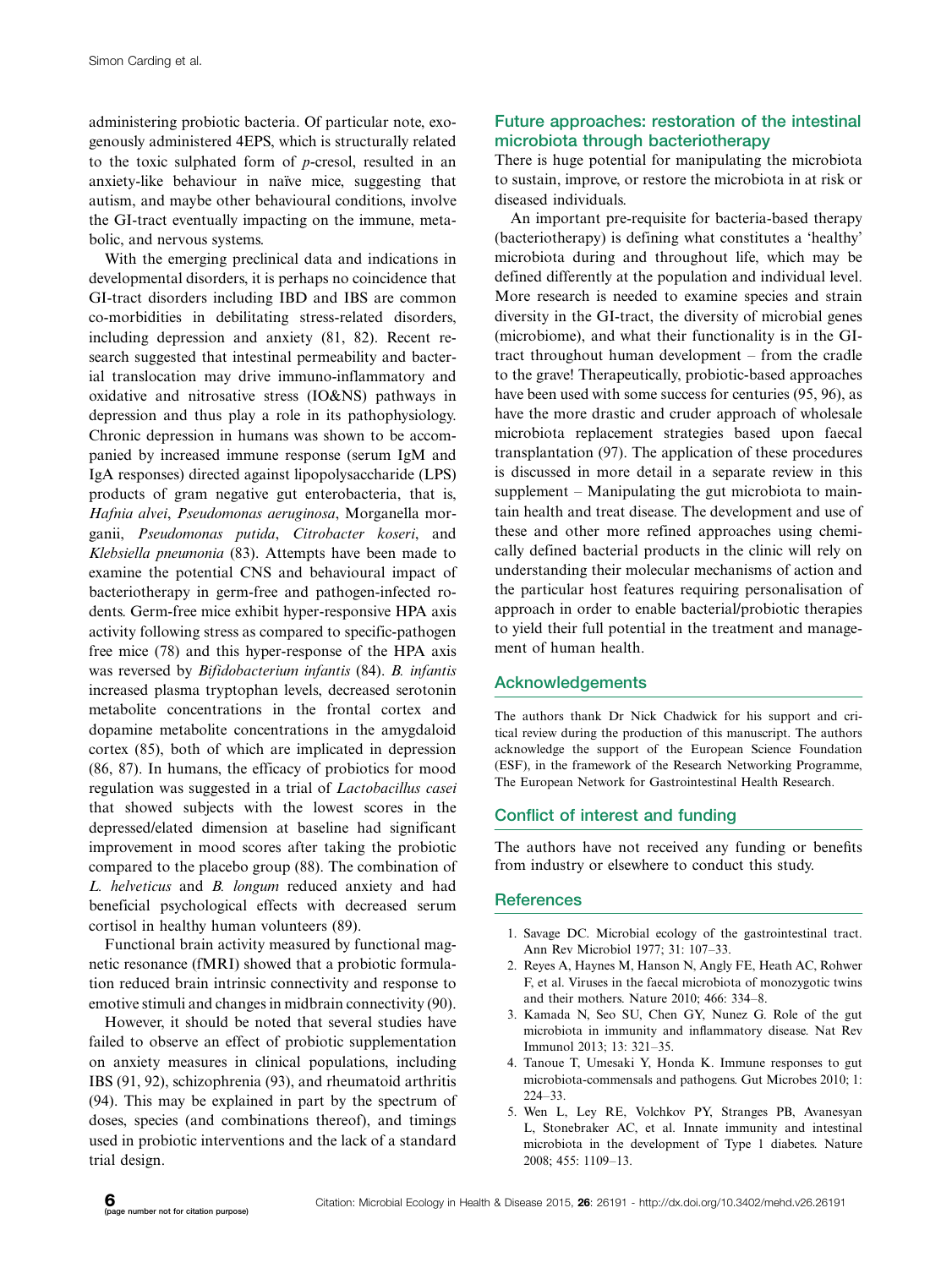- 7. Turnbaugh PJ, Hamady M, Yatsunenko T, Cantarel BL, Duncan A, Ley RE, et al. A core gut microbiome in obese and lean twins. Nature 2009; 457: 480-4.
- 8. Rajilic-Stojanovic M, Smidt H, de Vos WM. Diversity of the human gastrointestinal tract microbiota revisited. Environ Microbiol 2007; 9: 2125-36.
- 9. Zoetendal EG, Rajilic-Stojanovic M, de Vos WM. Highthroughput diversity and functionality analysis of the gastrointestinal tract microbiota. Gut 2008; 57: 1605-15.
- 10. Qin J, Li R, Raes J, Arumugam M, Burgdorf KS, Manichanh C, et al. A human gut microbial gene catalogue established by metagenomic sequencing. Nature 2010; 464: 59-65.
- 11. Nicholson JK, Holmes E, Kinross J, Burcelin R, Gibson G, Jia W, et al. Host-gut microbiota metabolic interactions. Science 2012; 336: 1262-7.
- 12. Blaut M, Clavel T. Metabolic diversity of the intestinal microbiota: implications for health and disease. J Nutr 2007; 137: 751S-5S.
- 13. Marchesi J, Shanahan F. The normal intestinal microbiota. Curr Opin Infect Dis 2007; 20: 508-13.
- 14. Roediger WEW. Utilization of nutrients by isolated epithelialcells of the rat colon. Gastroenterology 1982; 83: 424-9.
- 15. Bergman EN. Energy contributions of volatile fatty-acids from the gastrointestinal-tract in various species. Physiol Rev 1990; 70: 567-90.
- 16. den Besten G, van Eunen K, Groen AK, Venema K, Reijngoud DJ, Bakker BM. The role of short-chain fatty acids in the interplay between diet, gut microbiota, and host energy metabolism. J Lipid Res 2013; 54: 2325-40.
- 17. Brown AJ, Goldsworthy SM, Barnes AA, Eilert MM, Tcheang L, Daniels D, et al. The orphan G protein-coupled receptors GPR41 and GPR43 are activated by propionate and other short chain carboxylic acids. J Biol Chem 2003; 278: 11312-9.
- 18. Layden BT, Angueira AR, Brodsky M, Durai V, Lowe WL. Short chain fatty acids and their receptors: new metabolic targets. Transl Res 2013; 161: 131-40.
- 19. Schilderink R, Verseijden C, de Jonge WJ. Dietary inhibitors of histone deacetylases in intestinal immunity and homeostasis. Front Immunol 2013; 4: 226. doi: 10.3389/fimmu.2013.00226.
- 20. Selma MV, Espin JC, Tomas-Barberan FA. Interaction between phenolics and gut microbiota: role in human health. J Agric Food Chem 2009; 57: 6485-501.
- 21. Cardona F, Andrés-Lacueva C, Tulipani S, Tinahones FJ, Queipo-Ortuño MI. Benefits of polyphenols on gut microbiota and implications in human health. J Nutr Biochem 2013; 24: 1415-22.
- 22. Queipo-Ortuno MI, Boto-Ordonez M, Murri M, Gomez-Zumaquero JM, Clemente-Postigo M, Estruch R, et al. Influence of red wine polyphenols and ethanol on the gut microbiota ecology and biochemical biomarkers. Am J Clin Nutr 2012; 95: 1323-34.
- 23. Aron-Wisnewsky J, Gaborit B, Dutour A, Clement K. Gut microbiota and non-alcoholic fatty liver disease: new insights. Clin Microbiol Infect 2013; 19: 338-48.
- 24. Drenick EJ, Fisler J, Johnson D. Hepatic steatosis after intestinal bypass - prevention and reversal by metronidazole, irrespective of protein-calorie malnutrition. Gastroenterology 1982; 82: 535-48.
- 25. Dumas ME, Barton RH, Toye A, Cloarec O, Blancher C, Rothwell A, et al. Metabolic profiling reveals a contribution of gut microbiota to fatty liver phenotype in insulin-resistant mice. Proc Natl Acad Sci USA 2006; 103: 12511-6.
- 26. Corbin KD, Zeisel SH. Choline metabolism provides novel insights into nonalcoholic fatty liver disease and its progression. Curr Opin Gastroenterol 2012; 28: 159-65.
- 27. Wang Z, Klipfell E, Bennett BJ, Koeth R, Levison BS, Dugar B, et al. Gut flora metabolism of phosphatidylcholine promotes cardiovascular disease. Nature 2011; 472: 57-63.
- 28. Koeth RA, Wang Z, Levison BS, Buffa JA, Org E, Sheehy BT, et al. Intestinal microbiota metabolism of L-carnitine, a nutrient in red meat, promotes atherosclerosis. Nat Med 2013; 19: 576-85.
- 29. Baumgart DC, Carding SR. Inflammatory bowel disease: cause and immunobiology. Lancet 2007; 369: 1627-40.
- 30. Hansen J, Gulati A, Sartor RB. The role of mucosal immunity and host genetics in defining intestinal commensal bacteria. Curr Opin Gastroenterol 2010; 26: 564-71.
- 31. Frank DN, St Amand AL, Feldman RA, Boedeker EC, Harpaz N, Pace NR. Molecular-phylogenetic characterization of microbial community imbalances in human inflammatory bowel diseases. Proc Natl Acad Sci USA 2007; 104: 13780-5.
- 32. Sokol H, Pigneur B, Watterlot L, Lakhdari O, Bermudez-Humaran LG, Gratadoux JJ, et al. Faecalibacterium prausnitzii is an anti-inflammatory commensal bacterium identified by gut microbiota analysis of Crohn disease patients. Proc Natl Acad Sci USA 2008; 105: 16731-6.
- 33. Joossens M, Huys G, Cnockaert M, De Preter V, Verbeke K, Rutgeerts P, et al. Dysbiosis of the faecal microbiota in patients with Crohn's disease and their unaffected relatives. Gut 2011; 60: 631-7.
- 34. Miquel S, Martin R, Rossi O, Bermudez-Humaran LG, Chatel JM, Sokol H, et al. Faecalibacterium prausnitzii and human intestinal health. Curr Opin Microbiol 2013; 16: 255-61.
- 35. Darfeuille-Michaud A, Boudeau J, Bulois P, Neut C, Glasser AL, Barnich N, et al. High prevalence of adherent-invasive Escherichia coli associated with ileal mucosa in Crohn's disease. Gastroenterology 2004; 127: 412-21.
- 36. Rosenfeld G, Bressler B. Mycobacterium avium paratuberculosis and the etiology of Crohn's disease: a review of the controversy from the clinician's perspective. Can J Gastroenterol 2010; 24: 619-24.
- 37. Gevers D, Kugathasan S, Denson LA, Vazquez-Baeza Y, Van Treuren W, Ren B, et al. The treatment-naive microbiome in new-onset Crohn's disease. Cell Host Microbe 2014; 15: 382-92.
- 38. Carroll IM, Chang YH, Park J, Sartor RB, Ringel Y. Luminal and mucosal-associated intestinal microbiota in patients with diarrhea-predominant irritable bowel syndrome. Gut Pathog  $2010 \cdot 2 \cdot 19$
- 39. Krogius-Kurikka L, Lyra A, Malinen E, Aarnikunnas J, Tuimala J, Paulin L, et al. Microbial community analysis reveals high level phylogenetic alterations in the overall gastrointestinal microbiota of diarrhoea-predominant irritable bowel syndrome sufferers. BMC Gastroenterol 2009; 9: 95.
- 40. Salonen A, de Vos WM, Palva A. Gastrointestinal microbiota in irritable bowel syndrome: present state and perspectives. Microbiology 2010; 156: 3205-15.
- 41. De Palma G, Nadal I, Medina M, Donat E, Ribes-Koninckx C, Calabuig M, et al. Intestinal dysbiosis and reduced immunoglobulin-coated bacteria associated with coeliac disease in children. BMC Microbiol 2010; 10: 63.
- 42. Shen XJ, Rawls JF, Randall T, Burcal L, Mpande CN, Jenkins N, et al. Molecular characterization of mucosal adherent bacteria and associations with colorectal adenomas. Gut Microbes 2010; 1: 138-47.
- 43. Olivares M, Neef A, Castillejo G, Palma GD, Varea V, Capilla A, et al. The HLA-DQ2 genotype selects for early intestinal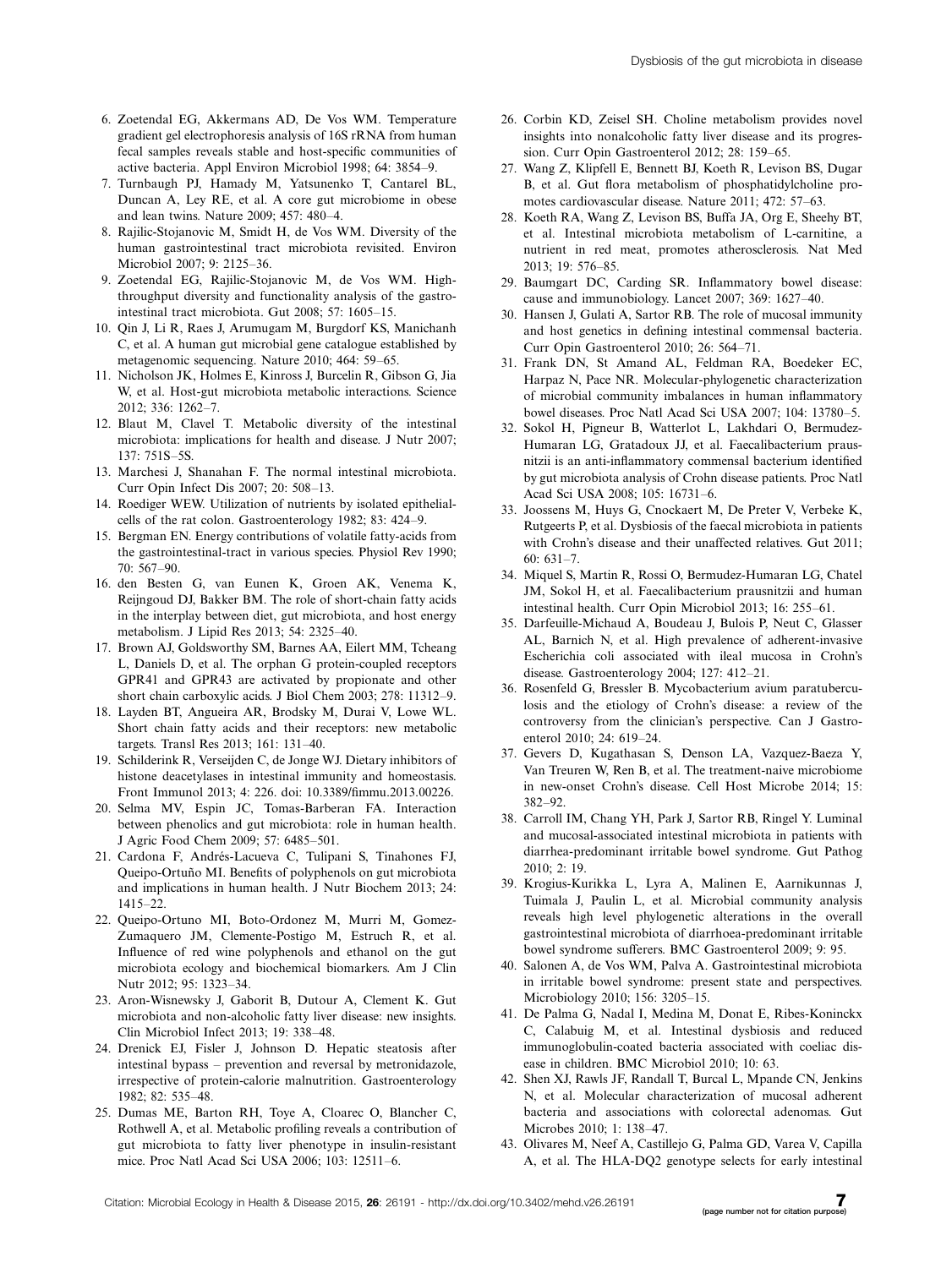microbiota composition in infants at high risk of developing coeliac disease. Gut 2014. doi: 10.1136/gutjnl-2014-306931.

- 44. Ley RE, Backhed F, Turnbaugh P, Lozupone CA, Knight RD, Gordon JI. Obesity alters gut microbial ecology. Proc Natl Acad Sci USA 2005; 102: 11070-5.
- 45. Ley RE, Turnbaugh PJ, Klein S, Gordon JI. Microbial ecology: human gut microbes associated with obesity. Nature 2006; 444: 1022-3.
- 46. Collado MC, Isolauri E, Laitinen K, Salminen S. Distinct composition of gut microbiota during pregnancy in overweight and normal-weight women. Am J Clin Nutr 2008; 88: 894-9.
- 47. Duncan SH, Lobley GE, Holtrop G, Ince J, Johnstone AM, Louis P, et al. Human colonic microbiota associated with diet, obesity and weight loss. Int J Obes 2008; 32: 1720-4.
- 48. Kalliomaki M, Collado MC, Salminen S, Isolauri E. Early differences in fecal microbiota composition in children may predict overweight. Am J Clin Nutr 2008; 87: 534-8.
- 49. Nadal I, Santacruz A, Marcos A, Warnberg J, Garagorri JM, Moreno LA, et al. Shifts in clostridia, bacteroides and immunoglobulin-coating fecal bacteria associated with weight loss in obese adolescents. Int J Obes 2009; 33: 758-67.
- 50. Santacruz A, Marcos A, Warnberg J, Marti A, Martin-Matillas M, Campoy C, et al. Interplay between weight loss and gut microbiota composition in overweight adolescents. Obesity 2009; 17: 1906-15.
- 51. Schwiertz A, Taras D, Schafer K, Beijer S, Bos NA, Donus C, et al. Microbiota and SCFA in lean and overweight healthy subjects. Obesity 2010; 18: 190-5.
- 52. Zhang H, DiBaise JK, Zuccolo A, Kudrna D, Braidotti M, Yu Y, et al. Human gut microbiota in obesity and after gastric bypass. Proc Natl Acad Sci USA 2009; 106: 2365-70.
- 53. Cani PD, Bibiloni R, Knauf C, Waget A, Neyrinck AM, Delzenne NM, et al. Changes in gut microbiota control metabolic endotoxemia-induced inflammation in high-fat diet-induced obesity and diabetes in mice. Diabetes 2008; 57: 1470-81.
- 54. Turnbaugh PJ, Ley RE, Mahowald MA, Magrini V, Mardis ER, Gordon JI. An obesity-associated gut microbiome with increased capacity for energy harvest. Nature 2006; 444: 1027-31.
- 55. Backhed F, Manchester JK, Semenkovich CF, Gordon JI. Mechanisms underlying the resistance to diet-induced obesity in germ-free mice. Proc Natl Acad Sci USA 2007; 104: 979-84.
- 56. Ridaura VK, Faith JJ, Rey FE, Cheng J, Duncan AE, Kau AL, et al. Gut microbiota from twins discordant for obesity modulate metabolism in mice. Science 2013; 341: 1241214.
- 57. Larsen N, Vogensen FK, van den Berg FW, Nielsen DS, Andreasen AS, Pedersen BK, et al. Gut microbiota in human adults with type 2 diabetes differs from non-diabetic adults. PLoS One 2010; 5: e9085.
- 58. Qin J, Li Y, Cai Z, Li S, Zhu J, Zhang F, et al. A metagenomewide association study of gut microbiota in type 2 diabetes. Nature 2012; 490: 55-60.
- 59. Karlsson FH, Tremaroli V, Nookaew I, Bergstrom G, Behre CJ, Fagerberg B, et al. Gut metagenome in European women with normal, impaired and diabetic glucose control. Nature 2013; 498: 99-103.
- 60. Vrieze A, Van Nood E, Holleman F, Salojarvi J, Kootte RS, Bartelsman JF, et al. Transfer of intestinal microbiota from lean donors increases insulin sensitivity in individuals with metabolic syndrome. Gastroenterology 2012; 143: 913-16, e7.
- 61. Walker AW, Ince J, Duncan SH, Webster LM, Holtrop G, Ze X, et al. Dominant and diet-responsive groups of bacteria within the human colonic microbiota. ISME J 2011; 5: 220-30.
- 62. Kong LC, Tap J, Aron-Wisnewsky J, Pelloux V, Basdevant A, Bouillot JL, et al. Gut microbiota after gastric bypass in
- 63. Li JV, Ashrafian H, Bueter M, Kinross J, Sands C, le Roux CW, et al. Metabolic surgery profoundly influences gut microbial-host metabolic cross-talk. Gut 2011; 60: 1214-23.
- 64. Li JV, Reshat R, Wu Q, Ashrafian H, Bueter M, le Roux CW, et al. Experimental bariatric surgery in rats generates a cytotoxic chemical environment in the gut contents. Front Microbiol 2011; 2: 183.
- 65. Windey K, De Preter V, Louat T, Schuit F, Herman J, Vansant G, et al. Modulation of protein fermentation does not affect fecal water toxicity: a randomized cross-over study in healthy subjects. PLoS One 2012; 7: e52387. doi: 10.1371/journal.pone. 0052387.
- 66. Evenepoel P, Meijers BKI, Bammens BRM, Verbeke K. Uremic toxins originating from colonic microbial metabolism. Kidney Int Suppl 2009; 76: S12-S9.
- 67. Sirich TL, Meyer TW, Gondouin B, Brunet P, Niwa T. Proteinbound molecules: a large family with a bad character. Semin Nephrol 2014; 34: 106-17.
- 68. Poesen R, Meijers B, Evenepoel P. The colon: an overlooked site for therapeutics in dialysis patients. Semin Dial 2013; 26: 323-32.
- 69. Neufeld K, Kang N, Bienenstock J, Foster J. Reduced anxietylike behavior and central neurochemical change in germ-free mice. Neurogastroenterol Motil 2011; 23: 255-64, e119.
- 70. Gaykema R, Goehler LE, Lyte M. Brain response to cecal infection with Campylobacter jejuni: analysis with Fos immunohistochemistry. Brain Behav Immun 2004; 18: 238-45.
- 71. Goehler LE, Gaykema R, Opitz N, Reddaway R, Badr N, Lyte M. Activation in vagal afferents and central autonomic pathways: early responses to intestinal infection with Campylobacter jejuni. Brain Behav Immun 2005; 19: 334-44.
- 72. Goehler LE, Park SM, Opitz N, Lyte M, Gaykema R. Campylobacter jejuni infection increases anxiety-like behavior in the holeboard: possible anatomical substrates for viscerosensory modulation of exploratory behavior. Brain Behav Immun 2008; 22: 354-66.
- 73. Lyte M, Li W, Opitz N, Gaykema R, Goehler LE. Induction of anxiety-like behavior in mice during the initial stages of infection with the agent of murine colonic hyperplasia Citrobacter rodentium. Physiol Behav 2006; 89: 350-7.
- 74. Li H, Cao Y. Lactic acid bacterial cell factories for gammaaminobutyric acid. Amino Acids 2010; 39: 1107-16.
- 75. Lyte M. Probiotics function mechanistically as delivery vehicles for neuroactive compounds: microbial endocrinology in the design and use of probiotics. Bioessays 2011; 33: 574-81.
- 76. Bravo JA, Forsythe P, Chew MV, Escaravage E, Savignac HM, Dinan TG, et al. Ingestion of Lactobacillus strain regulates emotional behavior and central GABA receptor expression in a mouse via the vagus nerve. Proc Natl Acad Sci USA 2011; 108: 16050-5.
- 77. Collins J, Borojevic R, Verdu EF, Huizinga JD, Ratcliffe EM. Intestinal microbiota influence the early postnatal development of the enteric nervous system. Neurogastroenterol Motil 2014; 26: 98-107.
- 78. Sudo N, Chida Y, Aiba Y, Sonoda J, Oyama N, Yu XN, et al. Postnatal microbial colonization programs the hypothalamicpituitary-adrenal system for stress response in mice. J Physiol 2004; 558: 263-75.
- 79. Diaz Heijtz R, Wang S, Anuar F, Qian Y, Bjorkholm B, Samuelsson A, et al. Normal gut microbiota modulates brain development and behavior. Proc Natl Acad Sci USA 2011; 108: 3047-52.